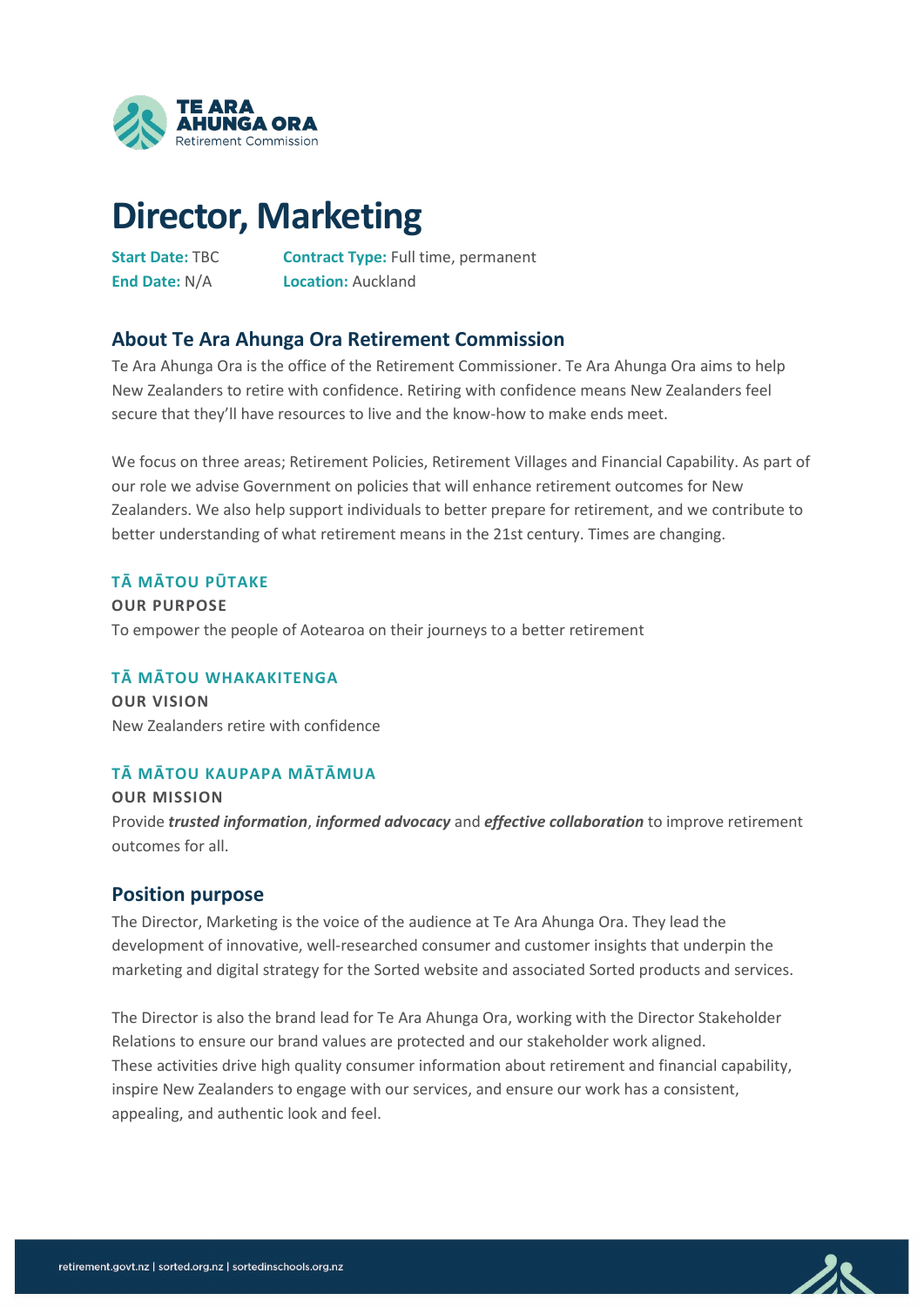# **Key aspects of the role include**

- Development and implementation of an integrated marketing strategy across the Sorted product suite driven by audience-first thinking.
- Leads and communicates the brand strategy for Sorted (and Te Ara Ahunga Ora as necessary).
- Maintains and develops expertise and knowledge of national and international trends in money behaviour education.
- Oversees the customer data and analytics programme to generate improved audience targeting and insights.
- Oversees our digital marketing assets, ensuring alignment with the broader marketing strategy and, most importantly, providing a positive and user-friendly online experience for target audiences.
- Tracks effectiveness of marketing activities on consumer awareness, perception, and use.
- Works closely with the Leadership Team to develop and implement aligned strategies and initiatives to improve awareness and understanding of our work. This includes working with the:
	- o Director, Māori Development to ensure te reo and tikanga Māori are integrated into our marketing work with authenticity and appeal
	- o Director, Financial Capability to ensure products and marketing are optimised and aligned
	- o Director, Stakeholder Relations to ensure marketing activity aligns where relevant with stakeholder communications
- Be an active and collaborative member of the Leadership Team. The Leadership Team is responsible for our overall success. This requires each member to demonstrate leadership beyond their immediate area of responsibility, and collaboratively work with other team members to achieve the best possible outcomes.
- Demonstrate a commitment to and respect for the Treaty of Waitangi and incorporate this into every aspect of work.

| <b>Value Statement</b> | <b>Examples of the value in action</b>                                                                   |  |  |
|------------------------|----------------------------------------------------------------------------------------------------------|--|--|
| Kia manawanui          | Advocates for those in need<br>٠                                                                         |  |  |
| Let us be big hearted  | Champions change to drive equitable outcomes<br>$\bullet$                                                |  |  |
|                        | Acts with aroha and puts others before themselves<br>$\bullet$                                           |  |  |
|                        | Treats people as they would like to be treated - with respect and<br>$\bullet$<br>empathy                |  |  |
|                        | Acknowledges and celebrates the achievements of others<br>$\bullet$                                      |  |  |
|                        | Creates a safe and welcoming space where everyone feels comfortable<br>٠                                 |  |  |
|                        | to contribute                                                                                            |  |  |
| <b>Me hoe tahi</b>     | Is inclusive and actively seeks input and feedback from their colleagues<br>٠                            |  |  |
| We paddle as one       | and other teams.                                                                                         |  |  |
|                        | Connects with and inspires people to build great relationships internally<br>$\bullet$<br>and externally |  |  |
|                        | Considers perspectives other than their own<br>$\bullet$                                                 |  |  |
|                        | Respects the opinions of others even when they don't agree                                               |  |  |
|                        | Helps glue Te Ara Ahunga Ora into one team                                                               |  |  |

#### **Our values in action**

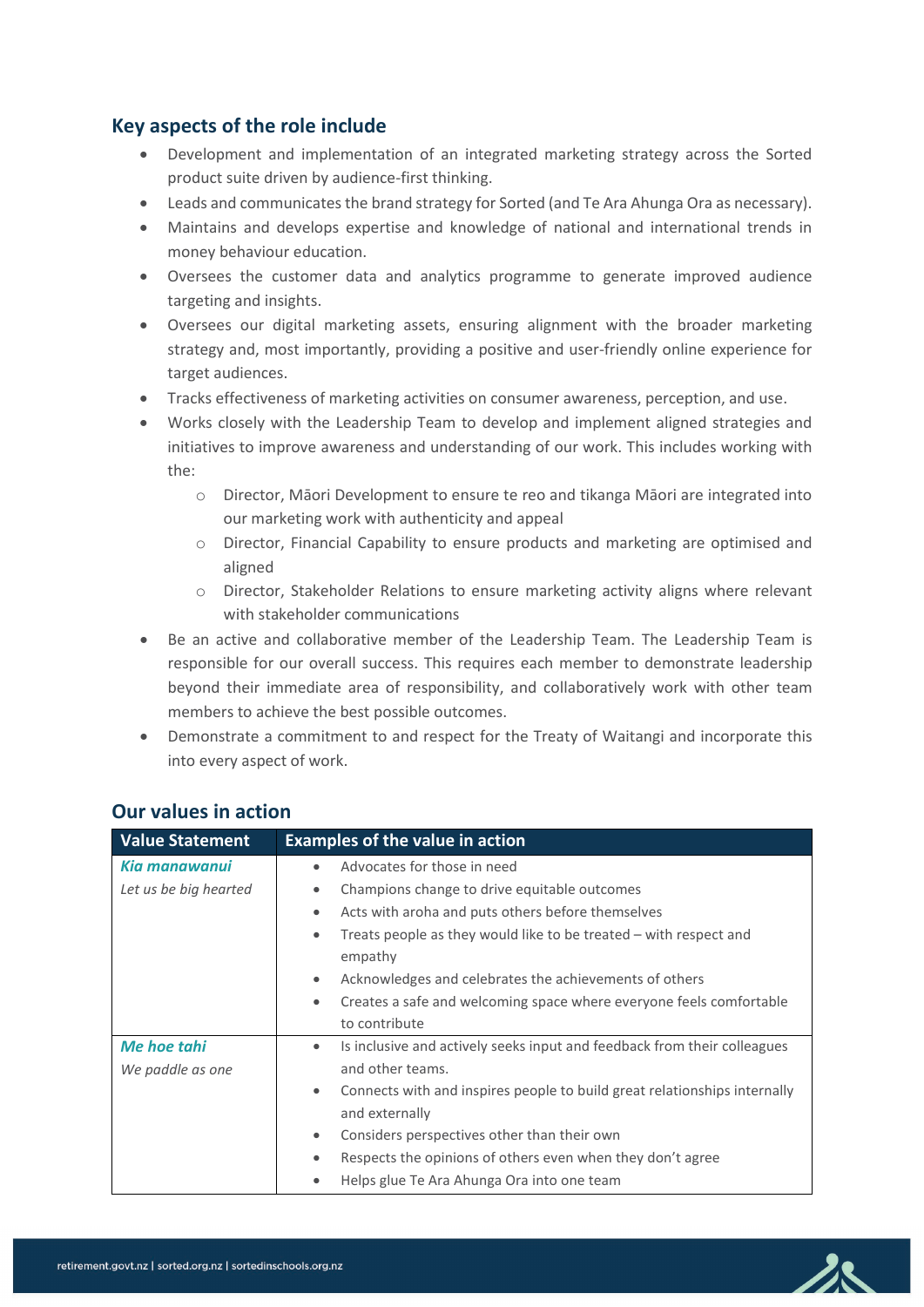| <b>Value Statement</b>  | <b>Examples of the value in action</b>                                         |  |  |
|-------------------------|--------------------------------------------------------------------------------|--|--|
| E tipu, e rea           | Focuses on the opportunities a dual worldview presents, not the<br>$\bullet$   |  |  |
| We grab the best of     | obstacles                                                                      |  |  |
| both worlds to flourish | Introduces new ways of doing and thinking that include viable<br>$\bullet$     |  |  |
|                         | mātauranga Māori based alternatives                                            |  |  |
|                         | Considers diverse cultural viewpoints in their work and workplace<br>$\bullet$ |  |  |
|                         | Consistently looks outward, not just in<br>۰                                   |  |  |
|                         | Actively increases their own knowledge and cultural capability                 |  |  |
|                         | Prizes the innovation that emerges from respect for difference<br>$\bullet$    |  |  |
| He taonga te pono       | Prioritises the kaupapa, the higher purpose<br>٠                               |  |  |
| We treasure truth       | Is transparent, truthful and honest<br>$\bullet$                               |  |  |
|                         | Takes ownership and responsibility<br>$\bullet$                                |  |  |
|                         | Does what's right, even when no one's watching<br>۰                            |  |  |
|                         | Follows through on commitments<br>٠                                            |  |  |
|                         | Acts without ego and is self-aware<br>$\bullet$                                |  |  |
|                         | Takes a balanced, impartial approach                                           |  |  |

# **Working relationships**

| <b>Reports to:</b>             | <b>Retirement Commissioner</b>                                              |  |  |
|--------------------------------|-----------------------------------------------------------------------------|--|--|
| <b>Member of:</b>              | Marketing                                                                   |  |  |
| <b>Direct reports:</b>         | 2 Leads                                                                     |  |  |
| <b>External relationships:</b> | External marketing and media businesses. Marketing personnel in relevant    |  |  |
|                                | government agencies such as MBIE, MSD and others whose work impacts on      |  |  |
|                                | retirement policy and financial capability. Various NGOs and other partners |  |  |
| <b>Internal relationships:</b> | Works collaboratively across all functions.                                 |  |  |
|                                | A member of the Leadership team.                                            |  |  |

| <b>General competencies</b>              |                                                                                                                                                                                                                                                                      |  |
|------------------------------------------|----------------------------------------------------------------------------------------------------------------------------------------------------------------------------------------------------------------------------------------------------------------------|--|
| <b>Navigating for the Future</b>         |                                                                                                                                                                                                                                                                      |  |
| <b>Leading strategically</b>             | Think, plan, and act strategically to engage others in the vision, and<br>position teams and delivery partners to meet the current and future<br>needs of New Zealanders. Actively contribute to lifting the overall<br>strategic capability of the leadership team. |  |
| Leading with<br>influence                | Lead and communicate in a clear, persuasive, and impactful way; to<br>convince team members to embrace change and take action.                                                                                                                                       |  |
| <b>Engaging others</b>                   | Connect with and inspire others to build a highly motivated and engaged<br>team                                                                                                                                                                                      |  |
| <b>Engaging with</b><br>stakeholders     | Focus on positive relationships and building consensus - whether<br>working with industry, government agencies, community groups, or<br>NGOs.                                                                                                                        |  |
| <b>Thought leadership</b>                | Provide thought leadership and help lead the conversation and debate<br>about retirement-related issues for government and the wider public.                                                                                                                         |  |
| <b>Identifying and developing talent</b> |                                                                                                                                                                                                                                                                      |  |

 $28$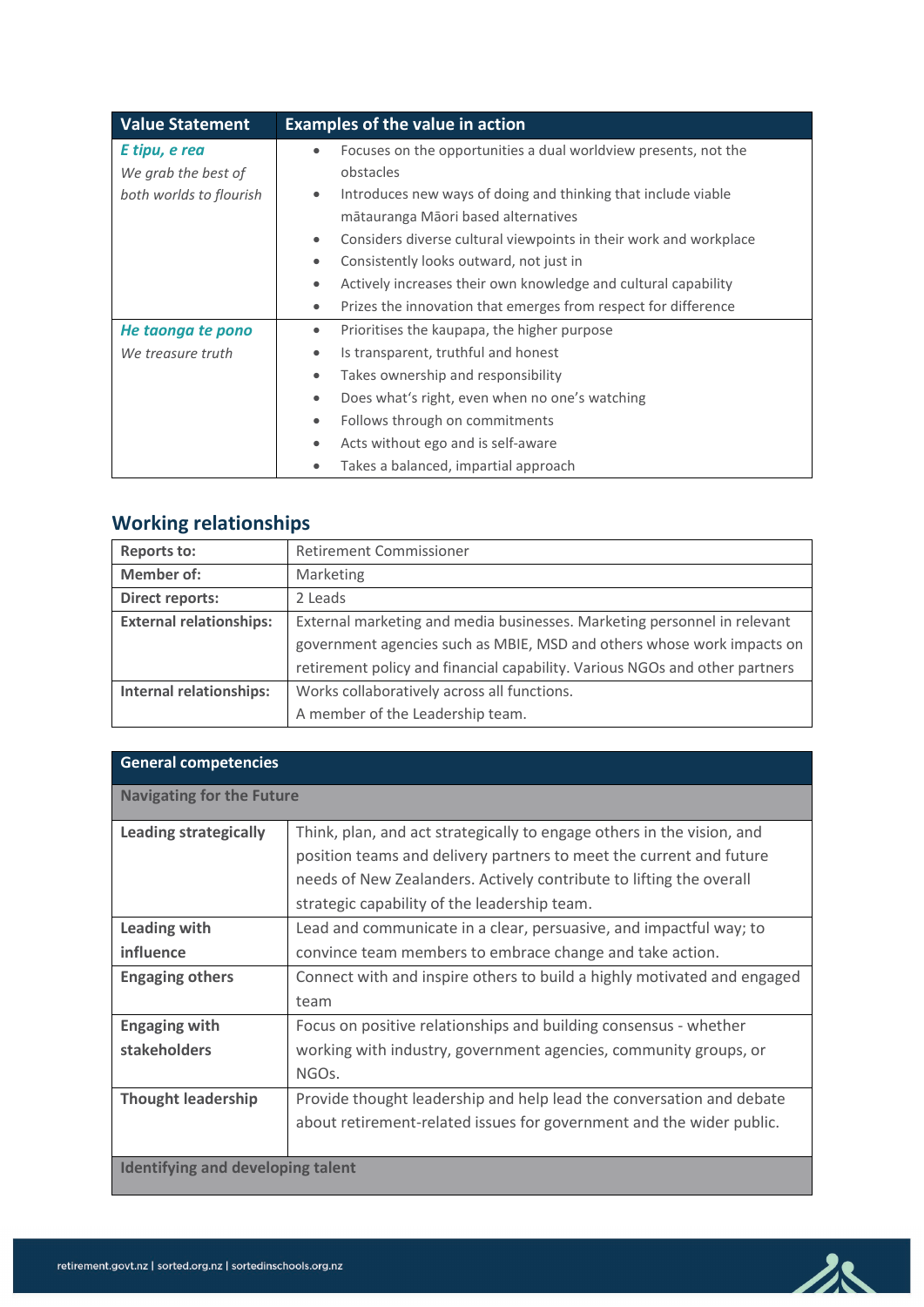| <b>Enhancing people</b>                  | Manage people performance and bring out the best in team members to     |  |  |  |  |
|------------------------------------------|-------------------------------------------------------------------------|--|--|--|--|
| performance                              | deliver high quality results                                            |  |  |  |  |
| <b>Developing talent</b>                 | Build team capability through coaching and provision of development     |  |  |  |  |
|                                          | opportunities                                                           |  |  |  |  |
| <b>Enhancing team</b>                    | Build a cohesive and high performing team                               |  |  |  |  |
| performance                              |                                                                         |  |  |  |  |
|                                          | Stewardship - of people, functions, organisation and systems            |  |  |  |  |
| <b>Enhancing</b>                         | Drive innovation and continuous improvement within remit                |  |  |  |  |
| organisational                           |                                                                         |  |  |  |  |
| performance                              |                                                                         |  |  |  |  |
| <b>Enhancing system</b>                  | Work to identify and implement improvements to team systems and         |  |  |  |  |
| performance                              | processes                                                               |  |  |  |  |
|                                          |                                                                         |  |  |  |  |
| Making it happen with and through others |                                                                         |  |  |  |  |
| <b>Achieving ambitious</b>               | Demonstrate achievement, drive, resilience, optimism, and delivery-     |  |  |  |  |
| goals                                    | focus to make things happen and achieve ambitious outcomes.             |  |  |  |  |
|                                          |                                                                         |  |  |  |  |
| <b>Managing work</b>                     | Plan, prioritise, and organise work to deliver on short and long-term   |  |  |  |  |
| priorities                               | team objectives                                                         |  |  |  |  |
| <b>Achieving through</b>                 | Effectively delegate and maintain oversight of work responsibilities of |  |  |  |  |
| others                                   | team members                                                            |  |  |  |  |
| <b>Flexibility</b>                       | Take a creative approach; work cheerfully within and across teams to    |  |  |  |  |
|                                          | tackle different activities to improve outputs and help other team      |  |  |  |  |
|                                          | members                                                                 |  |  |  |  |

# **Specific responsibilities and accountabilities**

| <b>Pillar</b>              | <b>Responsibilities</b>                                                                                                                                                                                                                                                                                                                                                                                                                                                                                       |  |  |
|----------------------------|---------------------------------------------------------------------------------------------------------------------------------------------------------------------------------------------------------------------------------------------------------------------------------------------------------------------------------------------------------------------------------------------------------------------------------------------------------------------------------------------------------------|--|--|
| <b>Trusted Information</b> | Working closely with the Director, Financial Capability and the<br>$\bullet$<br>Director, Stakeholder Relations, lead the development and<br>implementation of the Sorted marketing strategy and plan including<br>objectives, target audiences, content, channels and timeframes<br>Ensure marketing communication is of high quality, aligned to our<br>$\bullet$<br>mission, and consistent with the marketing and branding strategy<br>including the brand standards and content style guides, messaging, |  |  |
|                            | look and feel<br>Ensure the team uses data, insights and channel best practice<br>$\bullet$<br>techniques so that marketing content is innovative, relevant,<br>engaging for its target audience and forward-looking                                                                                                                                                                                                                                                                                          |  |  |
|                            | Ensure qualitative and quantitative insights garnered from marketing<br>$\bullet$<br>research and consumer insights is understood within the organisation<br>Oversee digital product management, delivery and continuous<br>$\bullet$<br>improvement aligned to product and digital strategy                                                                                                                                                                                                                  |  |  |
|                            | Oversee effective and fully compliant management of customer data<br>$\bullet$                                                                                                                                                                                                                                                                                                                                                                                                                                |  |  |

 $28$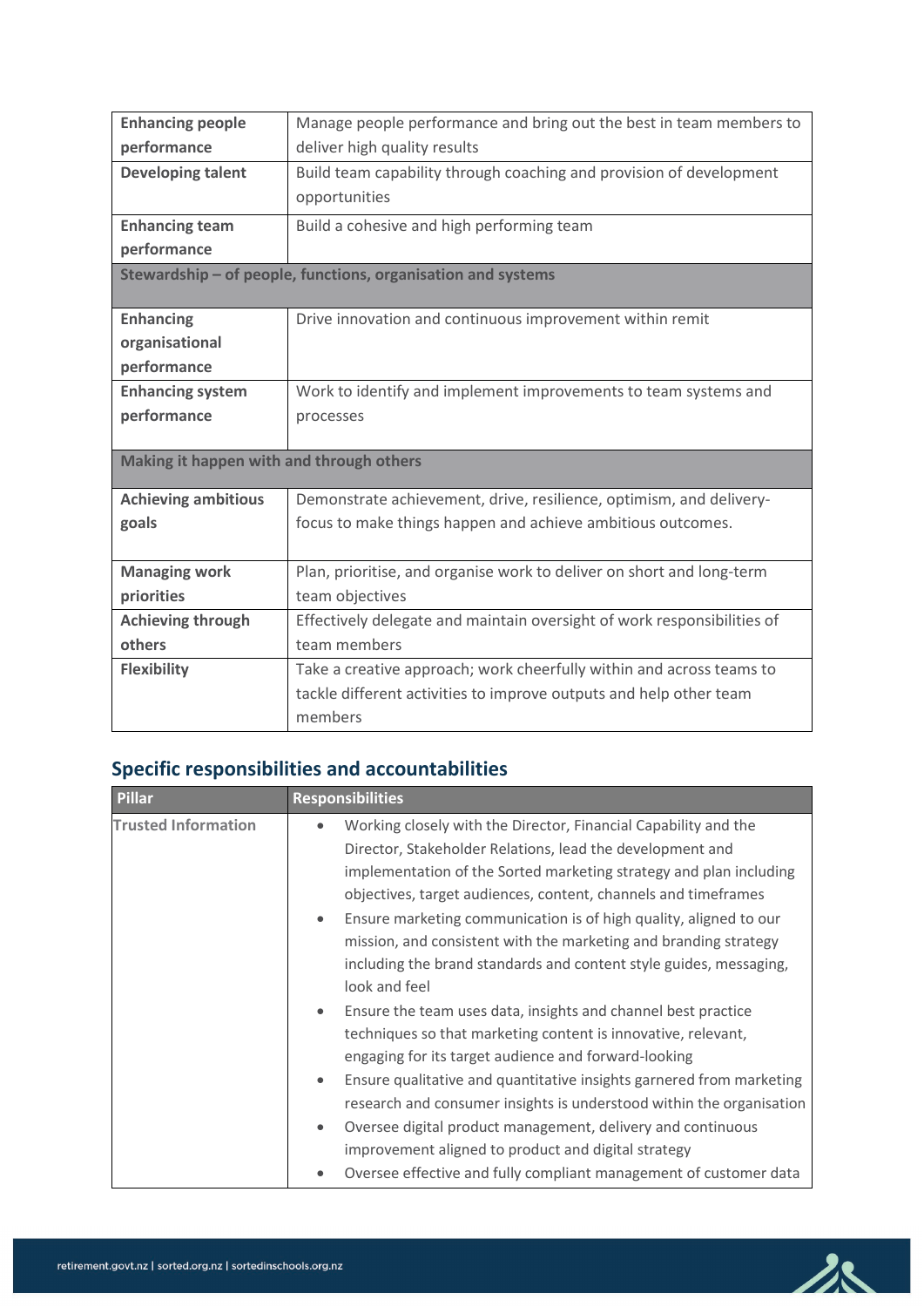|                                  | Champion best-practice behavioural change principles into Sorted<br>$\bullet$     |
|----------------------------------|-----------------------------------------------------------------------------------|
|                                  | products and online services                                                      |
|                                  | Working with the Director, Stakeholder Relations, ensure regular<br>$\bullet$     |
|                                  | review of tools, data, and key financial capability information and               |
|                                  | assumptions provided to Sorted users                                              |
|                                  | Develop and implement a robust monitoring and evaluation<br>$\bullet$             |
|                                  | framework that actively measures effectiveness, reach and results of              |
|                                  | all marketing activities, and use results to inform change                        |
|                                  | Work collaboratively with the Director, Māori Development to ensure               |
|                                  | content is culturally appropriate, respects Te Ao Māori and integrates            |
|                                  | Te Reo                                                                            |
| <b>Effective Collaboration</b>   | Lead agency partner relationships across web design, media and<br>$\bullet$       |
| (external)                       | creative                                                                          |
|                                  | Lead and oversee channel planning, calendar development for reach,<br>$\bullet$   |
|                                  | retention, acquisition across paid and owned channels, including                  |
|                                  | search, email marketing and social media                                          |
|                                  | Oversee strategy, planning and activities for sector events such as<br>$\bullet$  |
|                                  | Money Week and Sorted initiatives                                                 |
|                                  | Ensure engagement and reach approach is constantly reviewed, and<br>$\bullet$     |
|                                  | future focused                                                                    |
|                                  | Collaborate with external partners as opportunities arise for cross-<br>$\bullet$ |
|                                  | sector audience engagement                                                        |
| <b>Effective Collaboration</b>   | Lead and develop a high-performing team that works effectively and<br>$\bullet$   |
| (internal)                       | collaboratively with others                                                       |
|                                  | Ensure alignment of activities across earned channels through<br>$\bullet$        |
|                                  | collaboration with Director, Stakeholder Relations                                |
|                                  | Encourage and lead effective cross-team collaboration including<br>$\bullet$      |
|                                  | efficient work practices and useful joint projects                                |
|                                  | Acknowledge other team members' skills, experience, knowledge,                    |
|                                  | creativity, and contributions                                                     |
|                                  | Facilitate open communication and listen to feedback and input from<br>$\bullet$  |
|                                  | other team members                                                                |
|                                  | Communicate respectfully and constructively to all team members                   |
|                                  | Actively participate in team and organisation wide meetings and                   |
|                                  | events                                                                            |
|                                  | Collaboratively develop solutions by seeking others' ideas and<br>$\bullet$       |
|                                  | suggestions                                                                       |
|                                  | Willing to openly share information and help team members in need<br>$\bullet$    |
|                                  | Understand diversity - cultural differences, gender, multiple<br>$\bullet$        |
|                                  | viewpoints, special interest groups and age differences                           |
| Safety, Health and               | Te Ara Ahunga Ora is 100% COVID-19 vaccinated workplace - when<br>$\bullet$       |
| <b>Wellbeing (all positions)</b> | joining our organisation, there is an expectation that employees will             |
|                                  | be vaccinated.                                                                    |
|                                  | Take reasonable care of own health and safety and ensure that<br>$\bullet$        |
|                                  | actions don't cause harm to yourself or others                                    |
|                                  |                                                                                   |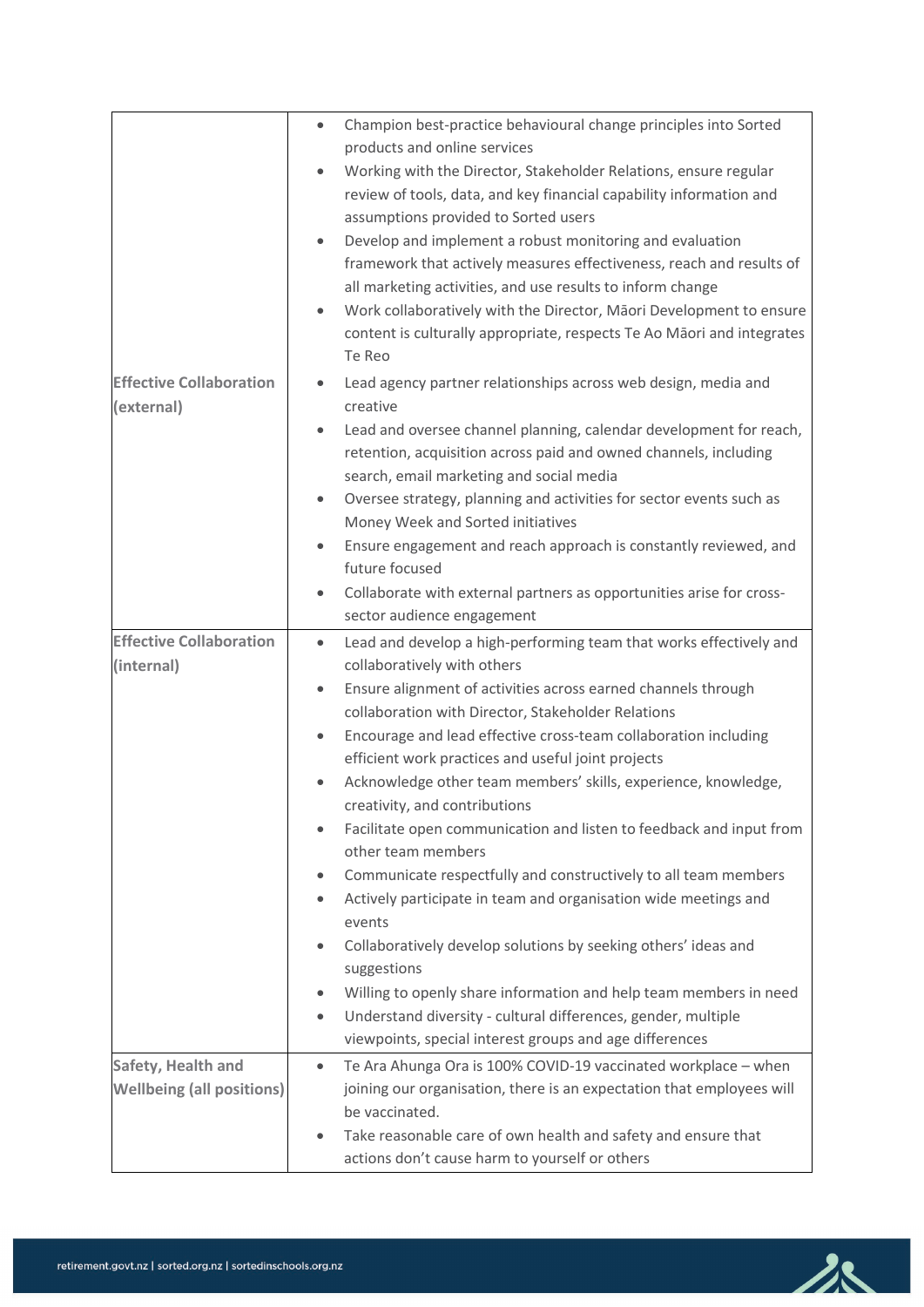| $\bullet$ | Comply with any reasonable instructions, policies or procedures on<br>how to work in a safe and healthy way                          |
|-----------|--------------------------------------------------------------------------------------------------------------------------------------|
| $\bullet$ | Rectifying minor health and safety issues where authorised and safe<br>to do so                                                      |
| $\bullet$ | Reporting any hazards including unsafe conditions, equipment or<br>practices, as soon as practicable                                 |
| $\bullet$ | Ensure not under the influence of alcohol, drugs or medication which<br>affects your ability to perform duties safely or efficiently |
| $\bullet$ | Report any incidents or injuries sustained while working and seeking                                                                 |
| $\bullet$ | appropriate first aid<br>Ensuring all health and safety equipment is used correctly                                                  |

### **Position Specific Skills and Experience**

- Demonstrated understanding of behaviour change research, strategies, and trends, and how to use them to drive product and marketing strategy development
- Extensive experience in developing and implementing best in class marketing strategies and plans
- Commercially savvy with a strong understanding of, and an ability to articulate, the return on investment of all marketing activities
- Demonstrated ability to stretch the marketing dollar
- Strong proficiency in technology and marketing innovation, with history of integrating data and analytics into new customer approaches
- An excellent strategist that makes long connections from many data sources: an active and creative approach to problem solving
- Excellent project management and negotiation skills
- Excellent communication, including public presentation, writing, and verbal skills
- Proven ability in building and maintaining trusted, respected relationships with colleagues, and internal and external stakeholders
- An ability to prioritise, multi-task and collaborate effectively and efficiently in a fast-paced environment
- Degree qualified in a suitable discipline

\_\_\_\_\_\_\_\_\_\_\_\_\_\_\_\_\_\_\_\_\_\_\_\_\_\_\_\_\_\_\_\_\_\_

• At least 10 years' experience in a relevant marketing role

## **Acknowledgement**

This position description serves to illustrate the scope and responsibilities of the position and is not intended to be an exhaustive list of all tasks and duties. You will be required to perform other jobrelated tasks as requested and as necessitated by the development of this role and the organisation. This position description may also be modified and updated from time to time to reflect these changes.

I certify that I have read, understood and accept the duties, responsibilities and obligations of my position.

 $\frac{1}{2}$  ,  $\frac{1}{2}$  ,  $\frac{1}{2}$  ,  $\frac{1}{2}$  ,  $\frac{1}{2}$  ,  $\frac{1}{2}$  ,  $\frac{1}{2}$  ,  $\frac{1}{2}$  ,  $\frac{1}{2}$  ,  $\frac{1}{2}$  ,  $\frac{1}{2}$  ,  $\frac{1}{2}$  ,  $\frac{1}{2}$  ,  $\frac{1}{2}$  ,  $\frac{1}{2}$  ,  $\frac{1}{2}$  ,  $\frac{1}{2}$  ,  $\frac{1}{2}$  ,  $\frac{1$ 

Employee

Date